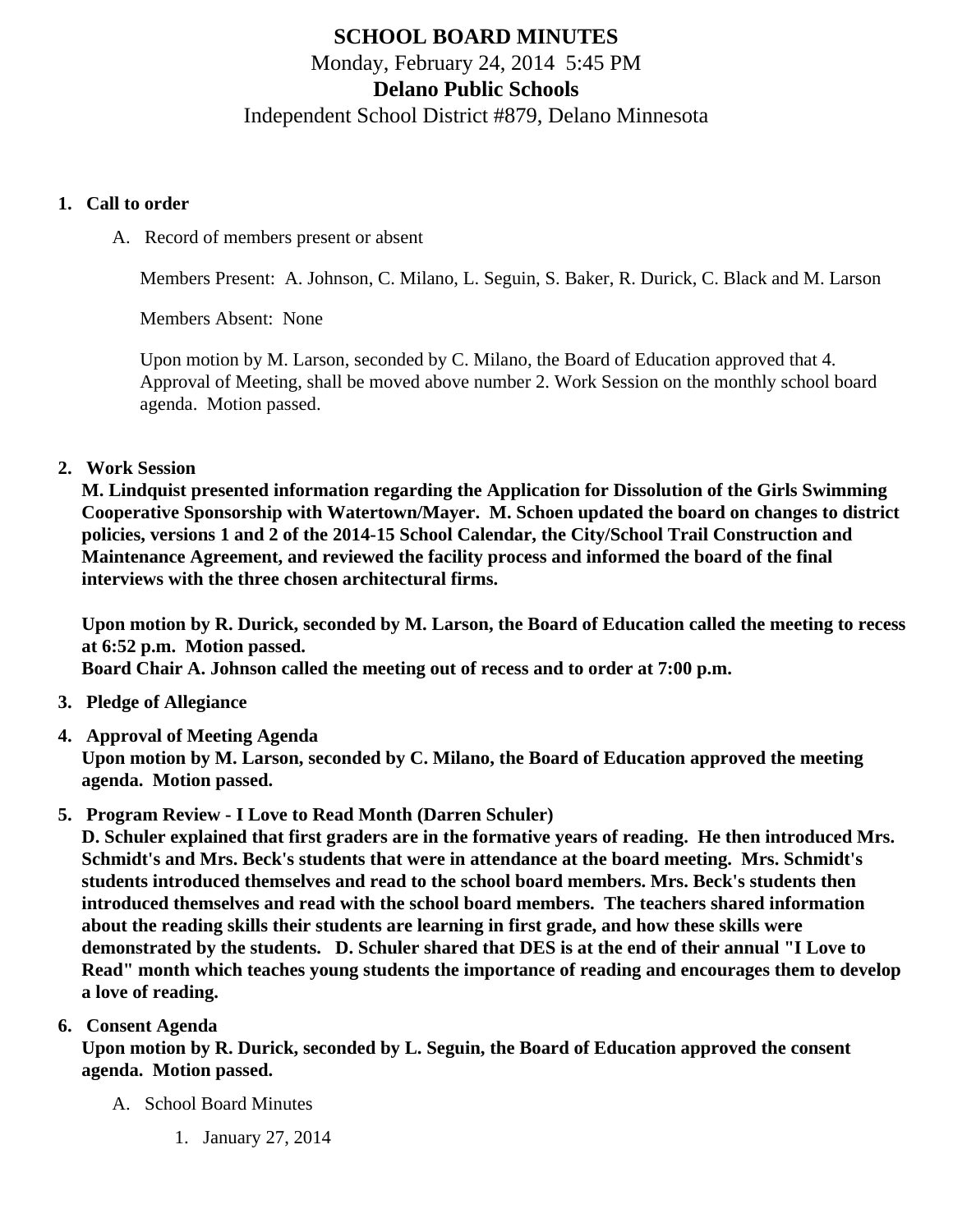#### B. Financial Affairs

- 1. [Current Budget Statu](/docs/district/Business_Office/Budget_Report_Feb_14.pdf)s ith Year-to-Date Adjustments
- 2. [Investment Transactio](/docs/district/Business_Office/Investment_schedule_13-14.pdf   	)ns
- 3. [Wire Transfer](/docs/district/Business_Office/Wire_Transfer.pdf   	)s
- 4. [Minnesota Liquid Asset Fun](/docs/district/Business_Office/Liq_AFY14.pdf  )d
- 5. [Cash Repo](/docs/district/Business_Office/Cash_Report.pdf)rt
- 6. [Revenue Report by Fu](/docs/district/Business_Office/SCHOOL_BOARD_REPORTS_-_REVENUE_BY_FUND_TOTAL__(Date__6_2014).pdf)nd
- 7. [Expense Report by Fu](/docs/district/Business_Office/SCHOOL_BOARD_REPORTS_-_EXP_BY_FUND_TOTAL__(Date__6_2014).pdf)nd
- 8. [Expense Report by Progra](/docs/district/Business_Office/SCHOOL_BOARD_REPORTS_-_EXPENDITURES_BY_PROGRAM__(Date__6_2014).pdf)m
- 9. [Expense Report by Obje](/docs/district/Business_Office/SCHOOL_BOARD_REPORTS_-_EXPENDITURES_BY_OBJECT__(Date__6_2014).pdf)ct
- 10. [List of Bills Presented for Payme](/docs/district/Business_Office/Detail_of_Monthly_Bills_Paid.pdf)nt
- 7. [Resolution for Acceptance of Gifts](/docs/district/Business_Office/Resolution_for_Acceptance_of_Gifts_2.24.14.pdf)

Upon motion by C. Milano, seconded by R. Durick, the Board of Education approved the Resolution for the Acceptance of Gifts. Motion passed.

## 8. Personnel Matters:

Upon motion by M. Larson, seconded by A. Johnson, the Board of Education approved the Personnel Matters. Motion passed.

- A. Retirements/Resignations/Terminations
	- 1. Ramona Eicher, DES Grade 2 Teacher, retirement effective on the last teacher workshop day, currently 06-10-14, of the 2013-14 school year. In Delano for 34 years.
	- 2. Nancy Jordan, DES Kindergarten Teacher, retirement effective on the last teacher workshop day, currently 06-10-14, of the 2013-14 school year. In Delano for 31 years.
- B. Recommendations for Employment
	- 1. Laurie Donayre, DES Early Childhood Speech/Language Pathologist .5 FTE, beginning 02- 10-14. This is a new position based on the needs of the students.
	- 2. LaVerne Hedtke, DHS Administrative Assistant, beginning 02-13-14. Replaces Cheri Shouts who will retire effective 02-28-14.
	- 3. Ryan Brumm, DHS Custodian, 30 hr/wk position effective 01-28-14. Replaces Martin Lira Landa who moved into the vacancy left by Donald Jerde's retirement in September.
	- 4. David Graeber, DMS Custodian, Full-time position effective 02-10-14. Replaces Brad Neutz who resigned 11-29-13.
	- 5. Lindsay Baleisis, COMM ED Fitness Instructor, beginning 01-29-14. New position.
	- 6. Rachelle Bolzer, COMM ED Kindermusik Educator, beginning 01-30-14. New program.
	- 7. Paige Hagen, COMM ED Gymnastics Aide, beginning 02-04-14. New position.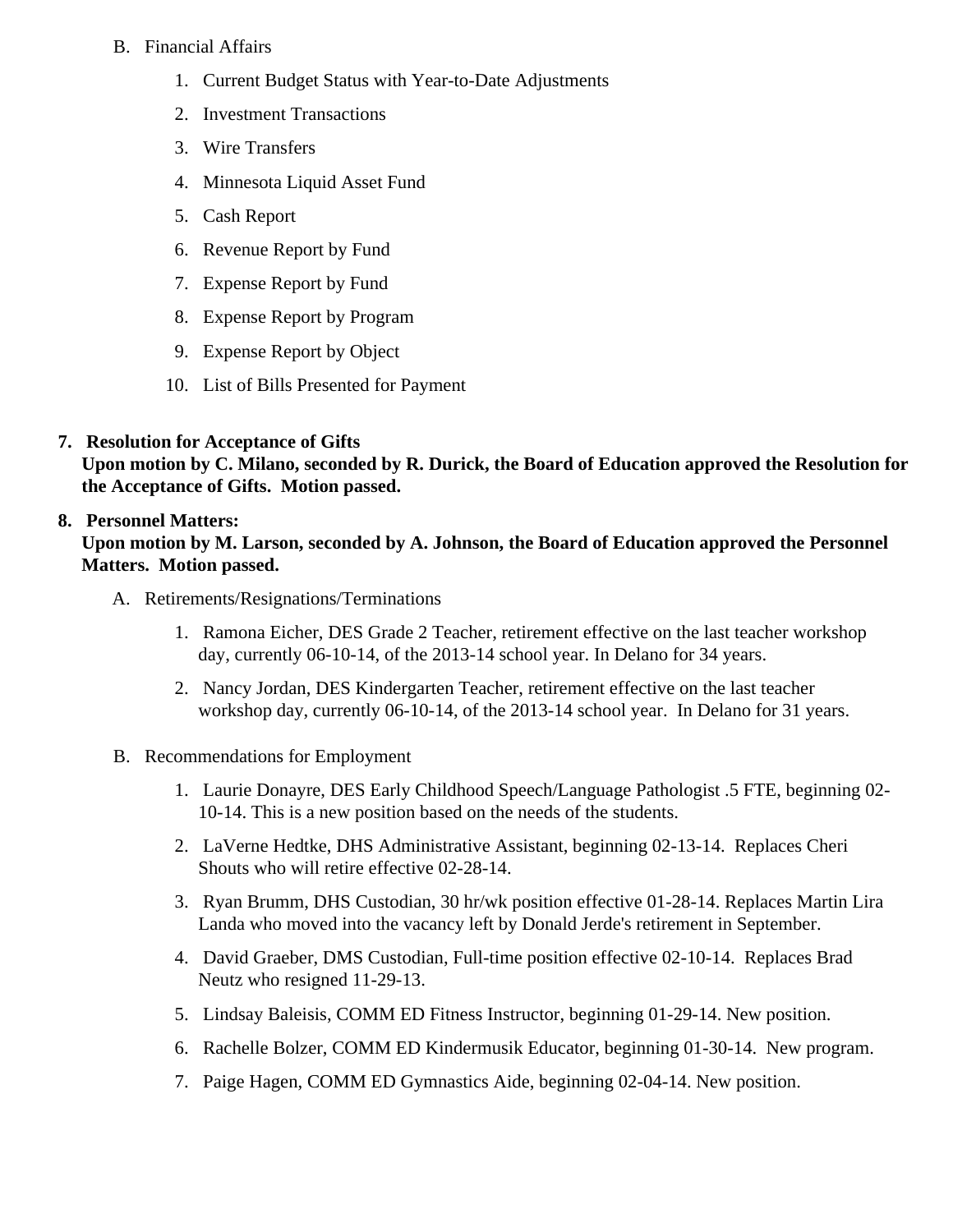- 8. Katrina Clark, COMM ED Tiger Kids Club Paraprofessional, beginning 06-04-14. Seasonal position.
- 9. Kimberly Harder, COMM ED Tiger Kids Club Paraprofessional, beginning 03-03-14. Replaces Tammy Frommelt who resigned.
- 10. Nora Suttner, COMM ED Tiger Kids Club Teacher, beginning 06-04-14. Seasonal position.
- C. Contract Changes/Approvals
	- 1. Katie Culviner, DMS Grade 6, requesting lane change from BA to BA+15, effective 03-20- 14.
	- 2. Ashlee Hunter, DES Grade 1, requesting lane change from BA+30 to MA, effective 03-20- 14.
	- 3. Rob Luke, RHS Language Arts, requesting lane change from MA+15 to MA+30, effective 03-20-14.
- D. Leaves of Absence

1.

**9. Public Comment: School patrons are given the opportunity to address the school board regarding items that are not on the agenda. All patrons will be asked to state their name and address for the record.**

#### **10. Administrative Reports**

A. Superintendent

Superintendent Schoen reported that the Building and Grounds Committee met on Monday, February 24, and discussed potential architectural firms that will help lead us through facilities planning over the next 18 months. He mentioned that the school year will be extended another day due to the snow day on Friday, February 21. Superintendent Schoen expressed his gratitude for all the things board members do for the school district and gave each member a certificate of appreciation in honor of School Board Appreciation Week which was February 17-21, 2014.

- B. Principals:
	- 1. Ms. Klinkner

Ms. Klinkner reported that 8th graders met with high school advisors and registered for their 2014-15 classes. In addition, Mixed Blood Theatre came to DMS and gave a theatrical performance on Martin Luther King's legacy. Ms. Klinkner added that 8th grader Jacob Huotari advanced to the regional Spelling Bee competition, 95 students were involved in the Willy Wonka play, 24 students have qualified for the regional History Day competition, and Wright County Probation Office, Brian Stoll, spoke to students about sexting and cyber safety. In addition, 6th grade teacher, Mrs. Palmer invited a member of the 1980 Olympic Hockey Team to talk to students about setting goals and pursuing dreams. Ms. Klinkner shared that there are several new pieces of art inside and outside the middle school building to help beautify DMS. All these projects were designed in Art 8, an enrichment course at DMS. Ms. Klinkner added that "I Love to Read" month is beginning soon and conferences are next week.

2. Dr. Heil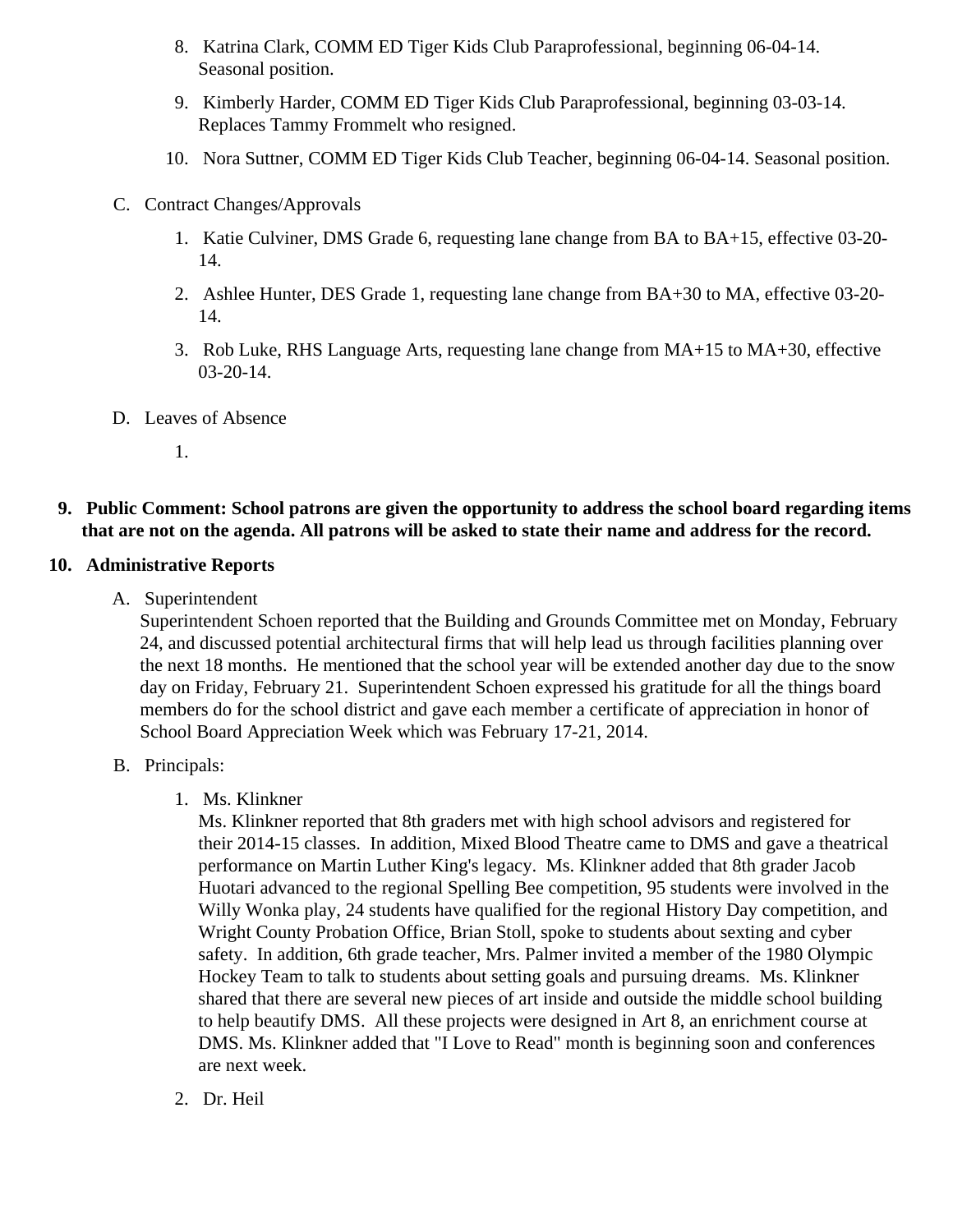Dr. Heil thanked Ms. Barb Roy, cast and crew for the wonderful performances of Willy Wonka. He shared that the new sound system in the auditorium is installed and works great. In addition, the school district has devices for hearing-impaired individuals to use if they were to attend an event in the MS Auditorium. Dr. Heil added that he would like to thank Administrative Assistant Cheri Shouts for her dedication to the school district for the past 18 years, and he would like to welcome Dolly Hedtke aboard as the newly hired administrative assistant. He shared that last week was Winterfest Week at DHS, which included many activities, a talent show, and ended with a Sadie Hawkins dance, which was a fundraiser for Prom. Lastly, Dr. Heil stated that winter activities are wrapping up, some with final season games and others with sectional and state tournament play.

3. Mr. Schuler

Mr. Schuler reported that the first graders were very excited to read at the school board meeting. In addition, Willy Wonka was a wonderful production for a large number of students to experience theatre. He added that conferences start Thursday, February 27 and continue the following week and during conferences the DES Scholastic Book Fair will be open. Mr. Schuler shared that Kindergarten Roundup is in March and is a great experience for parents and incoming kindergarteners. He added that per DES's Strategic Plan, four elementary teachers were able to attend a gifted & talented conference this year which enabled them to collaborate with gifted and talented teachers across the state to discuss the best teaching methods and content. Mr. Schuler ended by stating DES is in the planning stages for the Blue Ribbon Ceremony that will take place on Monday, March 3, at 8:30 a.m.

C. Business Manager

Ms. Reeder reported that her staff is preparing preliminary data for the FY15 budget which will be complete by the end of March and approved at the end of June. She also shared that she and Food Director Kris Larson are discussing meal prices for next year.

#### D. Community Education Director

Ms. Johnson reported that community members should check with the Delano Community Education website and emails for information regarding class cancellations and rescheduling due to inclement weather. She shared that there were four performances of Willy Wonka, Wee Tiger Preschool registration was rescheduled, ECFE Summer Registration is this week, and Wee Tiger Preschool was approved as a Reading Corps pilot school. She added that the facilities scheduling software is up and running and thanked Ryan Hayes for being instrumental in setting up the member management software. This software will allow members pictures to be taken to better identify members when they enter the facility.

#### **11. Student Board Representatives Report**

#### A. Alex Grant and Abbey Hutchins

Alex Grant and Abbey Hutchins reported that a DHS choir contest was held at Dassel-Cokato High School on Monday, February 24. In addition, DMS Winter Activity Day was held on February 6 and was a great chance for students to experience something new and learn independence. Global Service Day was held in December and students were involved in projects to help community members and charities. In addition, many of the schools were involved in raising funds for Pennies for Patients. Alex and Abby shared that this is the first year Delano High School participated and they raised \$2000. In addition, Winterfest Week was held at DHS, students were able to purchase roses for friends, a Sadie Hawkins dance was held on February 15, and Friday, February 28, is the Dollars for Scholars spaghetti dinner and donkey basketball will be held in the old HS gym. Alex added that the Math Team took 2nd place at sections and did not qualify for state this year.

#### **12. Board Reports**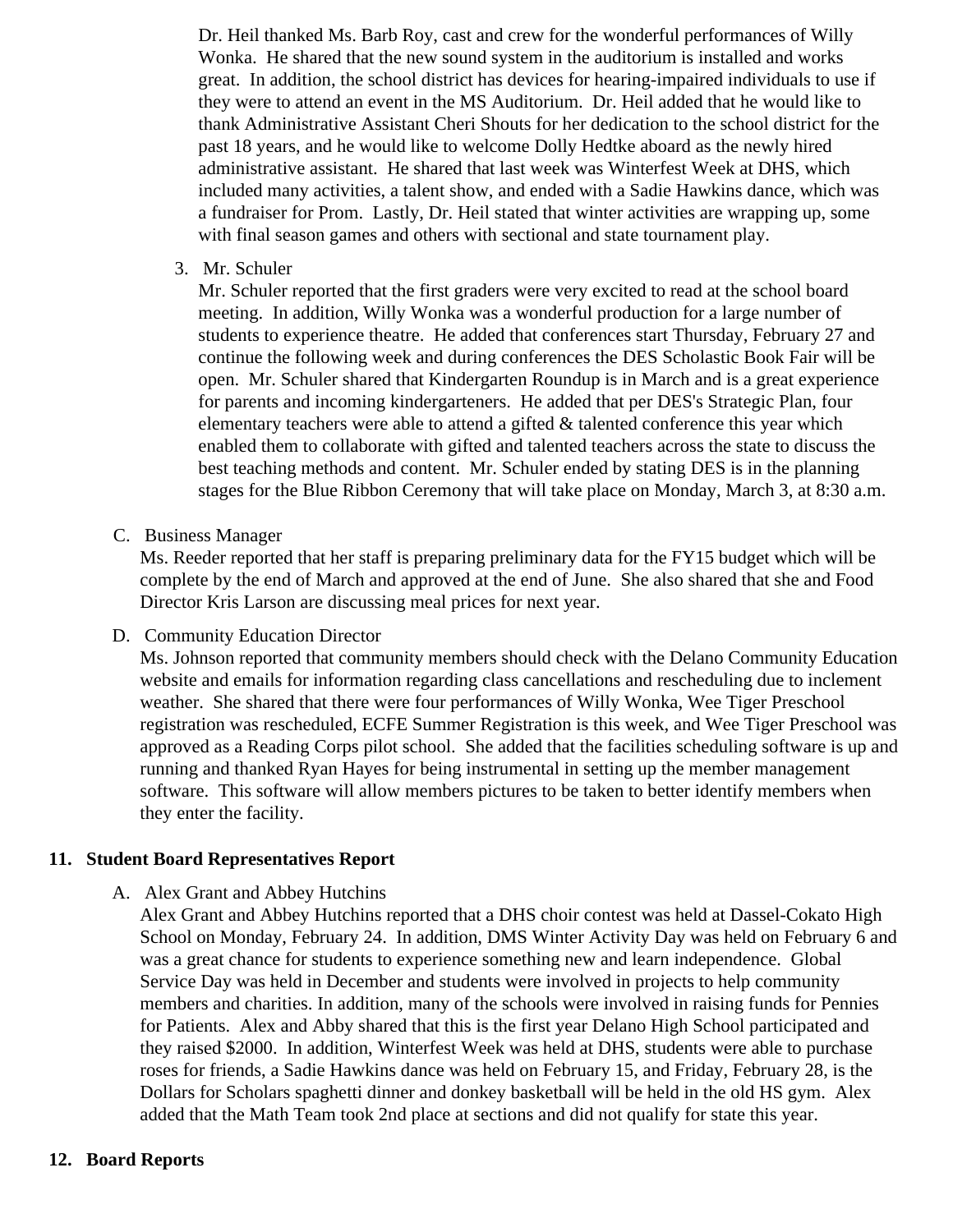#### A. MAWSECO

A. Johnson reported that she attended the last meeting on January 28. This meeting was an organizational meeting, along with a visit to the West Side Alternative Program which is a chemical abuse residential treatment facility. She added that they learned how the students that live there are serviced with 30-120 day treatment programs.

#### B. Wright Technical Center

R. Durick reported that S. Baker attended in his absence. S. Baker stated that this meeting was an organizational meeting and there was a discussion about submitting meeting minutes to the local newspaper. The board needed to research how to authorize this and the purpose it would fulfill. S. Baker added that there was discussion about increasing fees to member districts, she explained Habitat for Humanity work WTC is involved with, and curriculum mapping being worked on by Wright Technical Center.

#### C. Curriculum Advisory Council

L. Seguin reported that she attended the CAC meeting on February 13 and that science teachers are curriculum mapping to national standards. In addition, HS health teacher Mitch Rue is looking at new textbooks for Health, there is no need for new Science textbooks in the middle school, but the high school may need new CIS Chemistry books. L. Seguin added that curriculum mapping started off slow, but now that teachers are more comfortable with it, they are moving quicker through the process and with more professional development time it will be even more efficient. She also stated that the curriculum mapping process and purpose was explained during the meeting and J. Vieau explained the World's Best Workforce legislation.

#### D. Schools for Equity in Education (SEE)

C. Milano reported that due to the weather the recent SEE meeting was cancelled. She also asked community members and parents to consider attending the SEE Day at the Capitol, April 8, 2014, from 9:45 a.m. to 2:00 p.m., to continue discussions with legislators about bringing equality and equity to all students regardless of where they live. For more information, go to www.schoolsforequity.org.

#### E. Delano Area Sports Arena (DASA)

M. Larson reported that DASA began talks about taking the ice out mid-March. He added that they will be working on improvements to the arena over the summer and are looking into a cooling tower alternative or replacement.

### F. Safe Schools

S. Baker reported that there were discussions on security updates, and SRO patrolling. In addition, the group discussed concerns about family stressors such as finances, chemical use, how they impact student learning and ways teachers and staff can suupport them in school. S. Baker shared that cyberbullying is taking place in our schools and it is important for parents to get involved with their students. In addition, Safe Schools is launching a campaign on the use of marijuana and driving which is an increasing problem with teenagers. S. Baker stated that bullying legislation will be reviewed during the 2014 MN legislative session. In addition, the state will look at how individual districts can write and implement effective policies on bullying.

#### G. Professional Development

C. Milano reported that the June Teacher Workshop Day plans were discussed, along with curriculum mapping, next year's budget and Professional Learning Communities (PLC). She added the PLC's encourage working collaboratively and achieving better academic results.

### H. City/School

L. Seguin reported that the Tiger Trail project was discussed. She added that the city/school received a \$300,000 grant for this project and complimented those that did the research to attain the grant. L.